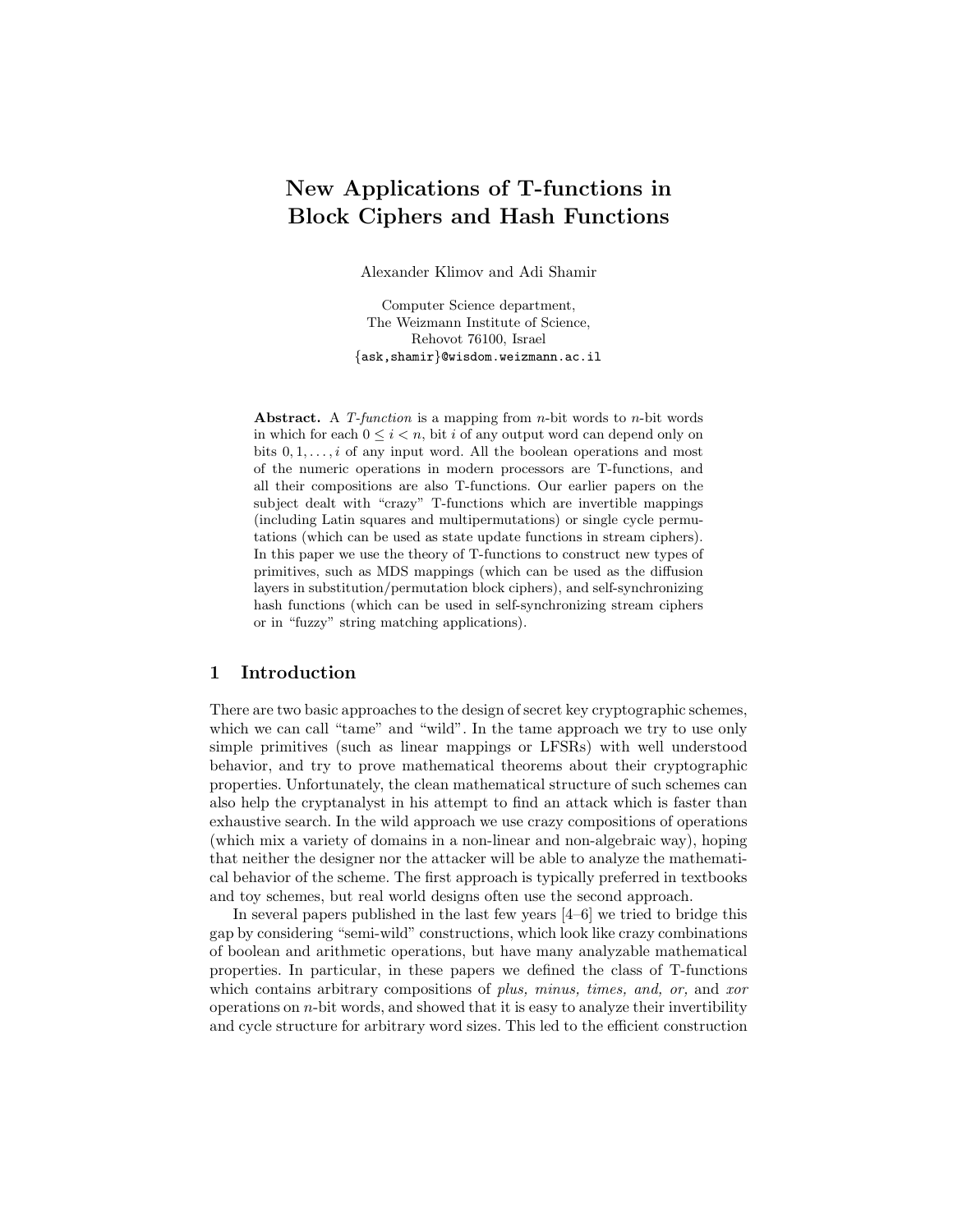of multipermutations and stream ciphers. In this paper we explore additional applications of the theory of T-functions, which do not depend on their invertibility or cycle structure. In particular, we develop new classes of MDS mappings for block ciphers and hash functions, self-synchronizing stream ciphers, and selfsynchronizing hash functions which can be used in "fuzzy" string matching to compare strings with a relatively large edit distance.

# 2 Basic definitions

Let us first introduce our notation. We denote the set  $\{0,1\}$  by  $\mathbb B$ . We denote by  $[x]_i$  bit number i of word x (with  $[x]_0$  being the least significant bit). We use the same symbol x to denote the n-bit vector  $([x]_{n-1}, \ldots, [x]_0) \in \mathbb{B}^n$  and an integer modulo  $2^n$ , with the usual conversion rule:  $x \leftrightarrow \sum_{i=0}^{n-1} 2^i [x]_i$ .

A collection of  $m$  n-bit numbers is described either as a column vector of values or as an  $m \times n$  bit matrix x. We start numbering its rows and columns from zero, and refer to its i-th row  $x_{i-1, \star}$  as  $x_{i-1}$  and to its j-th column  $x_{\star, j-1}$ as  $[x]_{j-1}$ .

The basic operations we allow in our mappings are the following *primitive* operations: "+", "-", " $\times$ " (addition, subtraction, and multiplication modulo  $2<sup>n</sup>$ ), " $\vee$ ", " $\wedge$ ", and " $\oplus$ " (bitwise *or, and, and xor* on *n*-bit words). Note that left shift is allowed (since it is equivalent to multiplication by a power of two), but right shift and circular rotations are not included in this definition, even though they are available as basic machine instructions in most microprocessors. It does not mean that we exclude them from further consideration, we just want to use them in a more restricted way.

**Definition 1 (T-function).** A function f from  $\mathbb{B}^{m \times n}$  to  $\mathbb{B}^{l \times n}$  is called a Tfunction if the k-th column of the output  $[f(x)]_{k-1}$  depends only on the first k columns of the input  $[x]_{k-1}, \ldots, [x]_0$ :

$$
\begin{array}{rcl}\n[f(x)]_0 & = & f_0([x]_0), \\
[f(x)]_1 & = & f_1([x]_0, [x]_1), \\
[f(x)]_2 & = & f_2([x]_0, [x]_1, [x]_2), \\
&\vdots \\
[f(x)]_{n-1} & = f_{n-1}([x]_0, \dots, [x]_{n-2}, [x]_{n-1}).\n\end{array} \tag{1}
$$

The name is due to the Triangular form of (1). It turns out that T-functions are very common since any combination of constants, variables, and primitive operations is a T-function.

Definition 2. A T-function is called a parameter (and denoted by a Greek letter such as  $\alpha$ ) if each bit-slice function  $f_i$  does not depend on  $[x]_i$ .

If T-functions can be viewed as triangular matrices, then parameters can be viewed as triangular matrices with zeroes on the diagonal (note that these functions are typically non-linear, and thus the matrix form is a visualization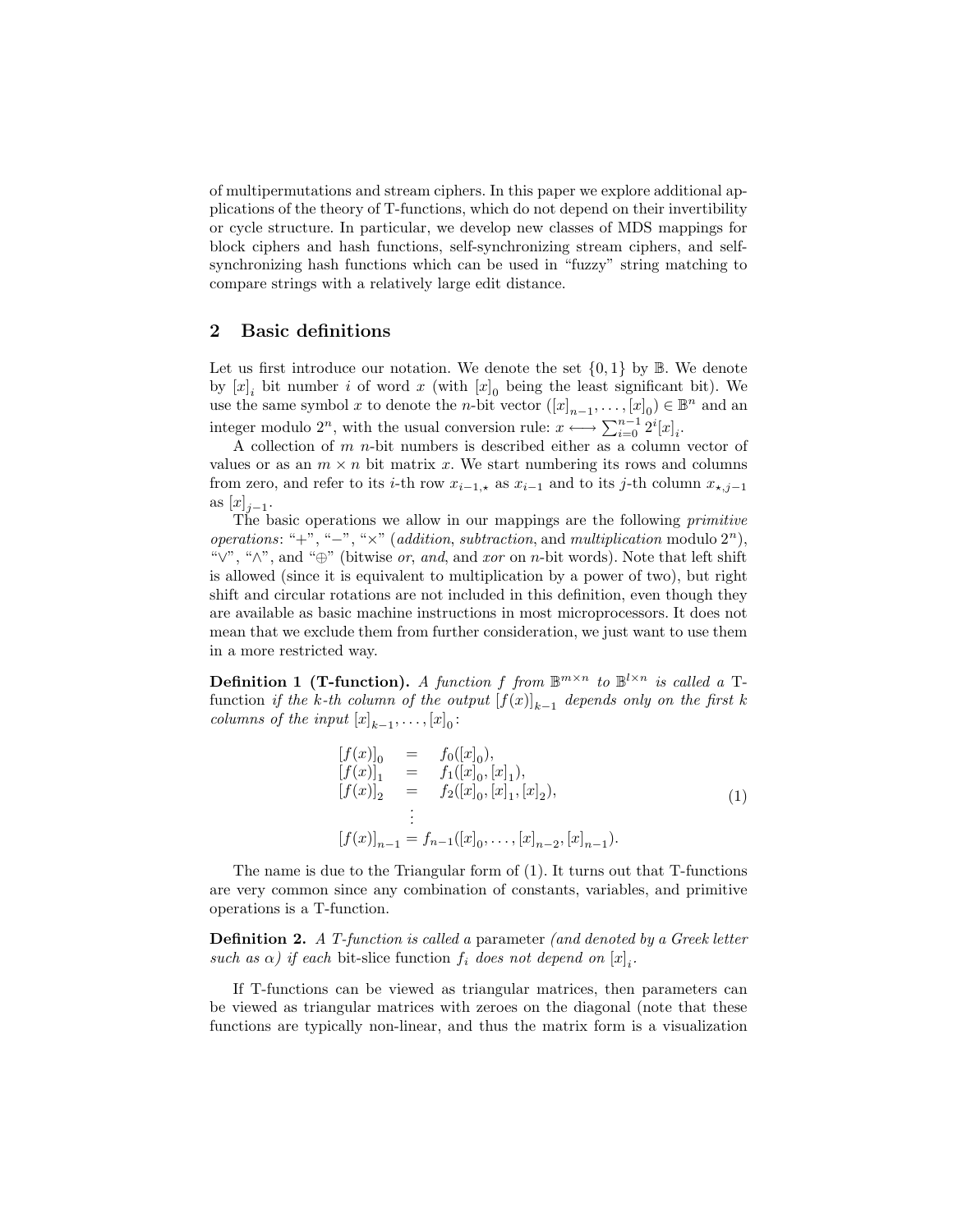metaphor rather than an actual definition). The name "parameter" usually refers to some unspecified constant in an expression, and in this context we use it to denote that in many applications it suffices to analyze the dependence of a bitslice of the output  $[f(x)]_i$  only on the current bit-slice of the input  $[x]_i$ , and to consider the effect of all the previous bit-slices of the input (e.g., in the form of addition or multiplication carries) as unspecified values.

Given an arbitrary expression with primitive operations, we can recursively apply the following rules to produce a simple representation of its bit-slice mappings using such unspecified parameters. Note that in this representation we only have to distinguish between the least significant bit-slice and all the other bit-slices, regardless of the word length  $n$ :

**Theorem 1.** For  $i > 0$  the following equalities hold

$$
\begin{array}{ll}\n[x \times y]_0 = [x]_0 \wedge [y]_0, & [x \times y]_i = [x]_i \alpha_{[y]_0} \oplus \alpha_{[x]_0} [y]_i \oplus \alpha_{xy}, \\
[x \pm y]_0 = [x]_0 \oplus [y]_0, & [x \pm y]_i = [x]_i \oplus [y]_i \oplus \alpha_{x \pm y}, \\
[x \oplus y]_0 = [x]_0 \oplus [y]_0, & [x \oplus y]_i = [x]_i \oplus [y]_i, \\
[x \stackrel{\wedge}{\vee} y]_0 = [x]_0 \stackrel{\wedge}{\vee} [y]_0, & [x \stackrel{\wedge}{\vee} y]_i = [x]_i \stackrel{\wedge}{\vee} [y]_i,\n\end{array} \tag{2}
$$

where the unspecified parameters  $\alpha$ 's denote the dependence of the subscripted operation on previous bit-slices.

Consider, for example, the following mapping:  $x \to x + (x^2 \vee 5)$ .

$$
[x + (x2 \vee 5)]_0 = [x]_0 \oplus [x2 \vee 5]_0 = [x]_0 \oplus ([x2]0 \vee [5]_0) = [x]_0 \oplus 1
$$

and, for  $i > 0$ ,

$$
[x + (x2 \vee 5)]i = [x]i \oplus [x2 \vee 5]i \oplus \alpha_{x + (x2 \vee 5)} = [x]i \oplus ([x2]i \vee [5]i) \oplus \alpha_{x + (x2 \vee 5)}
$$
  
= [x]<sub>i</sub> \oplus ([x]<sub>i</sub> \alpha<sub>[x]<sub>0</sub> \oplus \alpha<sub>[x]<sub>0</sub> [x]<sub>i</sub> \oplus \alpha\_{x<sup>2</sup>} \vee [5]<sub>i</sub> \oplus \alpha\_{x + (x<sup>2</sup> \vee 5)}  
= [x]<sub>i</sub> \oplus \alpha\_{x<sup>2</sup>} \vee [5]<sub>i</sub> \oplus \alpha\_{x + (x<sup>2</sup> \vee 5)} = [x]<sub>i</sub> \oplus \alpha.</sub></sub>

This mapping is clearly invertible since we can uniquely recover the consecutive bit-slices of the input (from LSB to MSB) from the given bit-slices of the output. A summary of the simplest recursive constructions of parameters can be found in Figure 1 at the end of the paper.

# 3 A New Class of MDS mappings

In this section we consider the efficient construction of new types of MDS mappings, which are a fundamental building block in the construction of many block ciphers. Unlike all the previous constructions, our mappings are non-linear and non-algebraic, and thus they can provide enhanced protection against differential and linear attacks.

Let X be a finite set and  $\phi$  be an invertible mapping on m-tuples of values from X  $(\phi : X^m \to X^m)$ . Let  $y = \phi(x)$  and  $y' = \phi(x')$ , where  $x =$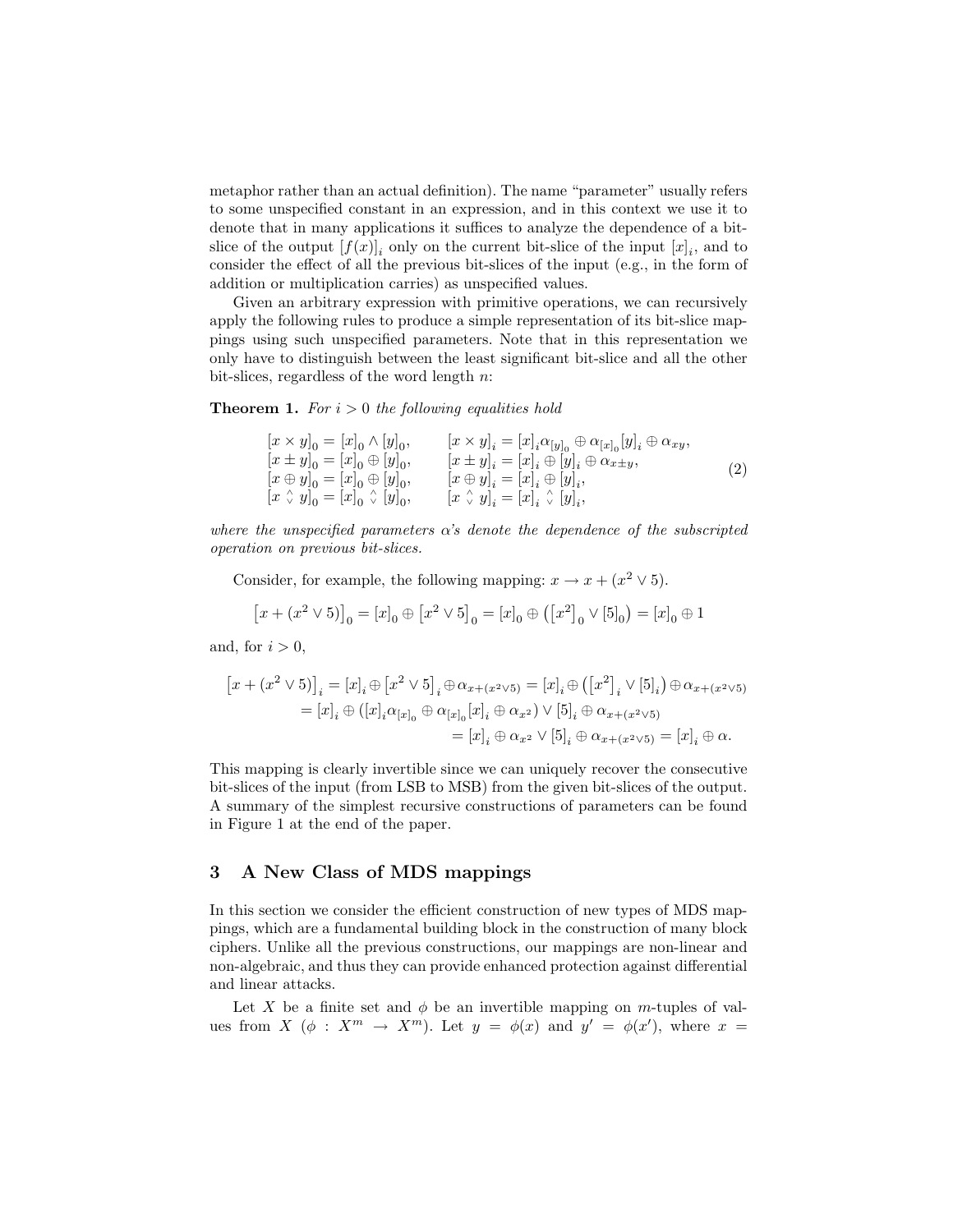$(x_0, \ldots, x_{m-1})^T$ ,  $y = (y_0, \ldots, y_{m-1})^T$ , and, similarly,  $x' = (x'_0, \ldots, x'_{m-1})^T$ ,  $y' = (y'_0, \ldots, y'_{m-1})^T$ , and  $x \neq x'$ . Let  $d_x$  be the number of i's such that  $x_i \neq x'_i$ , and, similarly, let  $d_y$  be the number of differences between y and y'. Let  $D_{\phi} = min_{x,x'}(d_x + d_y)$ . Since  $d_y \leq m$  and  $d_x$  can be equal to 1 it follows that  $D_{\phi} \leq m + 1$  for arbitrary  $\phi$ .

**Definition 3.** A mapping  $\phi$  is called Maximum Distance Separable (MDS) if  $D_{\phi} = m + 1.1$ 

If we use  $\phi$  as a diffusion layer in a Substitution Permutation<sup>2</sup> encryption Network (SPN),<sup>3</sup> then every differential [1] or linear [7] characteristic has at least  $D_{\phi}$  active S-boxes in each pair of consecutive layers of the network. Using this property we can demonstrate resistance to differential and linear cryptanalysis, because in combination with the probability bounds on a single S-box it provides an upper bound on the probability of any differential or linear characteristic. Consequently, MDS mappings are used in many modern block cipher designs including AES [3].

Common constructions of MDS mappings use linear algebra over the finite field  $GF(2<sup>n</sup>)$ . This makes the analysis easier, but has the undesirable side effect that a linear diffusion layer by itself is "transparent" (i.e., has transition probability of 1) to differential and linear attacks. If we could use a "non-transparent" MDS diffusion layer we would simultaneously achieve two goals by spending the same computational effort—forcing many S-boxes to be active and further reducing the upper bound on the probability of characteristics in each diffusion layer.

One way to construct a linear MDS mapping over a finite field is to use the following method. Let

$$
\mathcal{W}(a_0,\ldots,a_{m-1}) = \begin{pmatrix} 1 & a_0 & a_0^2 & \ldots & a_0^{m-1} \\ 1 & a_1 & a_1^2 & \ldots & a_1^{m-1} \\ \vdots & \vdots & \vdots & \ddots & \vdots \\ 1 & a_{m-1} & a_{m-1}^2 & \ldots & a_{m-1}^{m-1} \end{pmatrix}.
$$

It is known that if all the  $a_i$  are distinct then this matrix is non-singular. Consider the following mapping

$$
x \to y = \mathcal{W}(a_0, \dots, a_{m-1})\mathcal{W}^{-1}(a_m, \dots, a_{2m-1})x.
$$

<sup>&</sup>lt;sup>1</sup> In our definition  $\phi$  can be an arbitrary mapping, even though the name MDS usually relates to linear mappings or error correcting codes. The alternative definition which counts the number of non-zero entries in a single input/output pair is applicable only to linear codes.

 $2$  Note that the name "permutation" here is due to the historical tradition since modern designs use for diffusion not a bit permutation (as, e.g., in DES) but a general linear or affine transformation (as, e.g., in AES).

 $^3$  Alternatively  $\phi$  can be used as a diffusion layer in a Feistel construction. Note that in this case  $\phi$  need not to be calculated backwards even during decryption.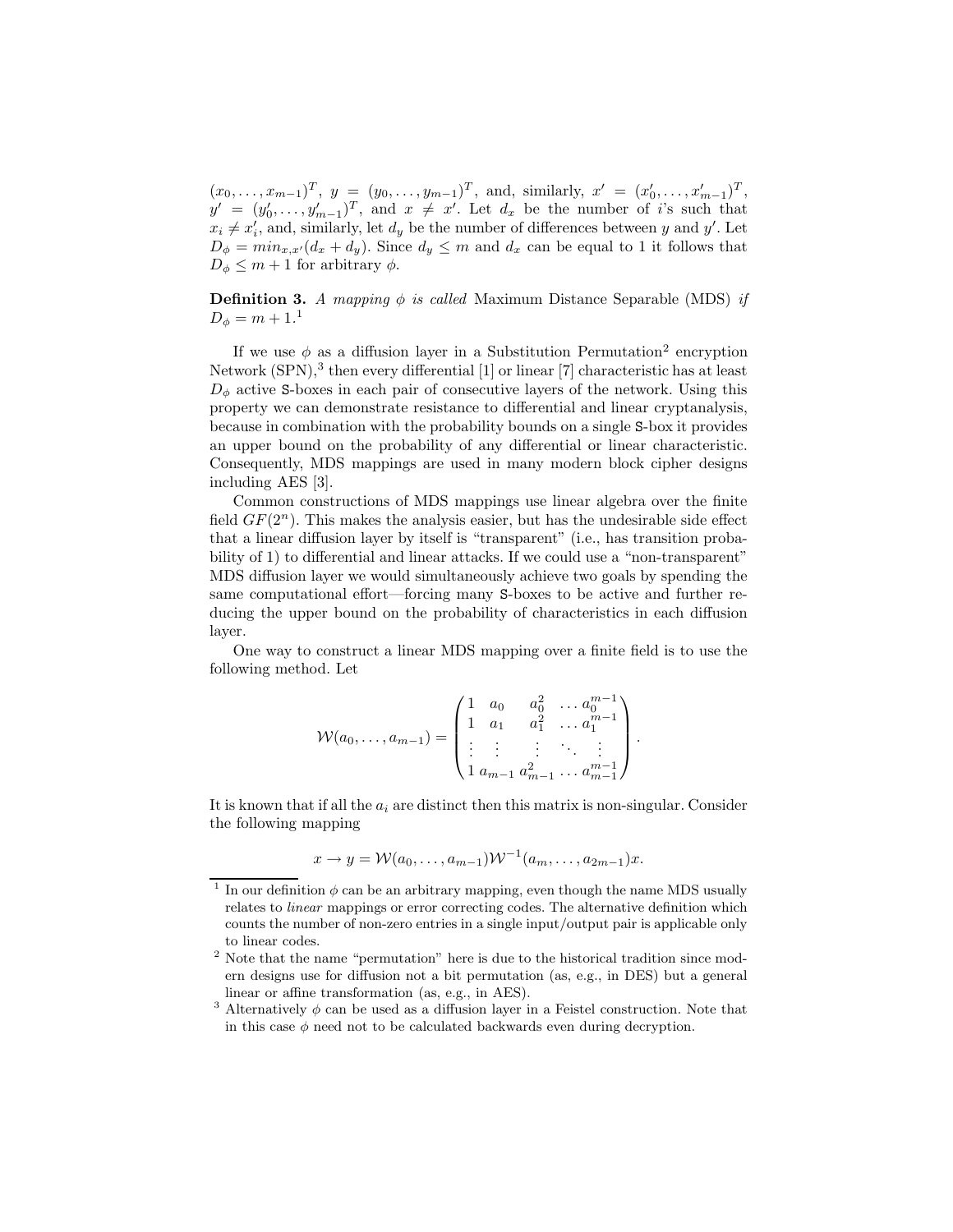Let us show that if all the  $a_i$ 's are distinct then this mapping is MDS. Let

$$
p = \mathcal{W}^{-1}(a_m, \dots, a_{2m-1})x.
$$

If we consider  $p$  as the vector of the coefficients of a polynomial then

$$
x_i = p_0 + p_1 a_{m+i} + p_2 a_{m+i}^2 + \dots + p_{m-1} a_{m+i}^{m-1} = p(a_{i+m}),
$$
  
\n
$$
y_i = p_0 + p_1 a_i + p_2 a_i^2 + \dots + p_{m-1} a_i^{m-1} = p(a_i).
$$

The number of common values  $c$  of two distinct polynomials  $(p \text{ and } p', \text{ defined})$ by the two sets of input/output values) of degree  $m - 1$  is at most  $m - 1$  and thus the number of unequal pairs of primed and non-primed values among all the inputs and outputs satisfies

$$
d = d_x + d_y = 2m - c \ge m + 1.
$$

Consider an example in  $\mathbb{F}_{2^3}$  (modulo  $\mathbf{b} = 1011_2 = t^3 + t + 1$ ):

$$
\mathcal{W}(1,2,3) \times \mathcal{W}^{-1}(4,5,6) = \begin{pmatrix} 1 & 1 & 1 \\ 1 & 2 & 4 \\ 1 & 3 & 5 \end{pmatrix} \times \begin{pmatrix} 4 & 3 & 6 \\ 4 & 7 & 3 \\ 5 & 6 & 3 \end{pmatrix} = \begin{pmatrix} 5 & 2 & 6 \\ 5 & 3 & 7 \\ 4 & 2 & 7 \end{pmatrix}.
$$
 (3)

Notice that this mapping uses multiplication in a finite field. We prefer to use arithmetic modulo  $2^n$ , which is much more efficient in software implementations on modern microprocessors, and would also like to mix arithmetic and boolean operations in order to make cryptanalysis harder. The general Tfunction methodology in such cases can be summarized as follows:

- 1. Find a skeleton bitwise mapping from 1-bit inputs to 1-bit outputs which has the desired property (e.g., invertibility).
- 2. Extend the mapping in a natural way to  $n$ -bit words.
- 3. Add some parameters in order to obtain a larger class of mappings with the same bit-slice properties, and to provide some inter–bit-slice mixing.
- 4. Change some  $\oplus$  operations to plus or minus, using the fact that they have the same bit-slice mappings (up to the exact definition of some parameters).

Let us apply this T-function methodology to the construction of an MDS mapping with  $m = 3$  input words. First of all, we have to represent  $x_i$  as a bit vector  $(x_{i,u}, x_{i,v}, x_{i,w})$  and represent (3) as a mapping of bits:

$$
y_{0,u} = (x_{0,w}) \oplus (x_{1,v}) \oplus (x_{2,v} \oplus x_{2,u} \oplus x_{2,w}),
$$
  
\n
$$
y_{0,v} = (x_{0,u}) \oplus (x_{1,u} \oplus x_{1,w}) \oplus (x_{2,w} \oplus x_{2,v}),
$$
  
\n
$$
y_{0,w} = (x_{0,w} \oplus x_{0,v}) \oplus (x_{1,u} \oplus x_{1,v}) \oplus (x_{2,u} \oplus x_{2,v}),
$$
  
\n
$$
y_{1,u} = (x_{0,w}) \oplus (x_{1,u} \oplus x_{1,v}) \oplus (x_{2,v} \oplus x_{2,w}),
$$
  
\n
$$
y_{1,v} = (x_{0,u}) \oplus (x_{1,v} \oplus x_{1,u} \oplus x_{1,w}) \oplus (x_{2,w} \oplus x_{2,w}),
$$
  
\n
$$
y_{1,w} = (x_{0,w} \oplus x_{0,v}) \oplus (x_{1,w} \oplus x_{1,u}) \oplus (x_{2,w} \oplus x_{2,u} \oplus x_{2,v}),
$$
  
\n
$$
y_{2,u} = (x_{0,u} \oplus x_{0,v}) \oplus (x_{1,u} \oplus x_{1,w}) \oplus (x_{2,v} \oplus x_{2,w}),
$$
  
\n
$$
y_{2,w} = (x_{0,v}) \oplus (x_{1,u} \oplus x_{1,w}) \oplus (x_{2,w} \oplus x_{2,w}),
$$
  
\n
$$
y_{2,w} = (x_{0,v}) \oplus (x_{1,u}) \oplus (x_{2,w} \oplus x_{2,u} \oplus x_{2,v}).
$$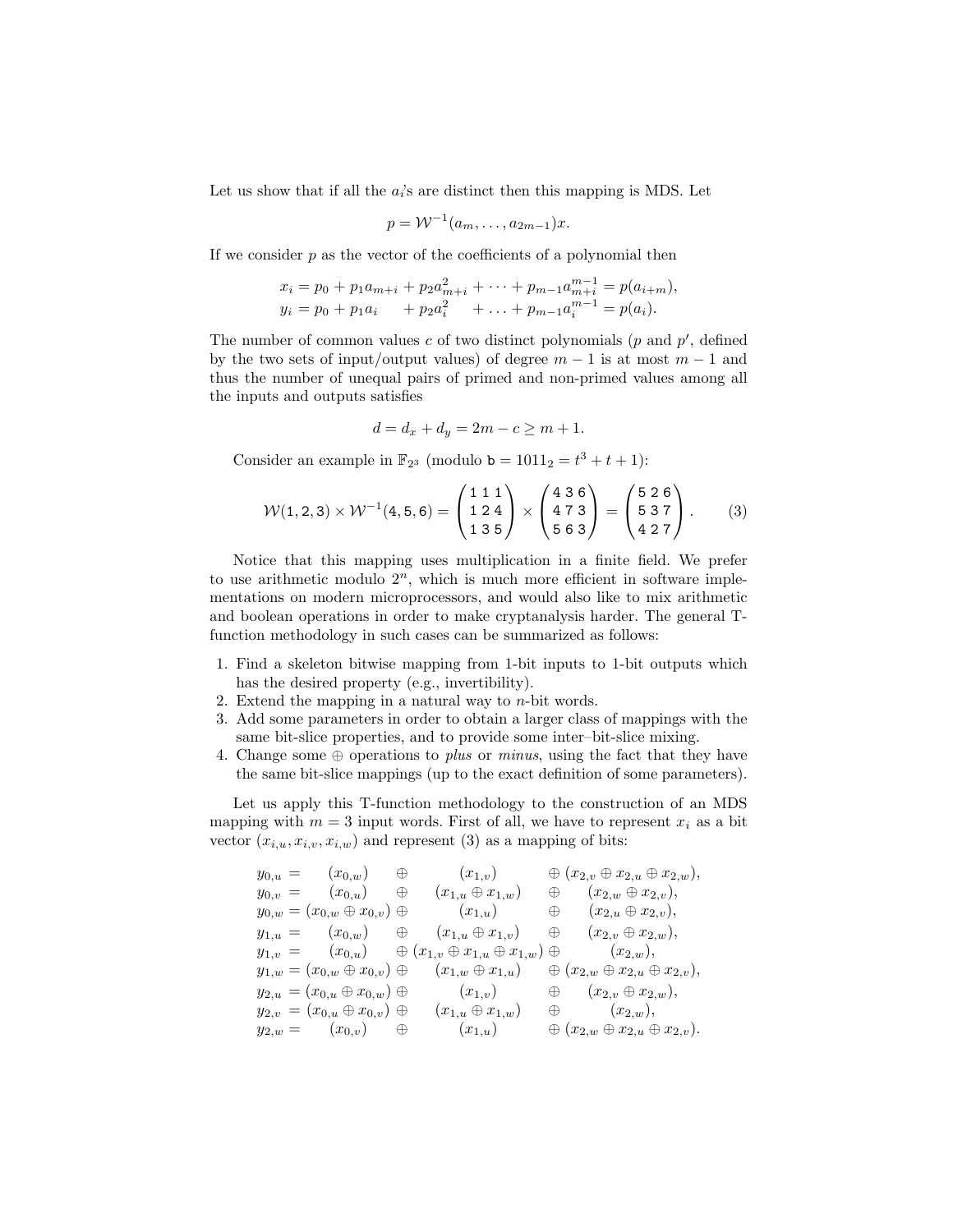Note that multiplication in our field works as follows:

$$
(x_{i,u}, x_{i,v}, x_{i,w}) \times 1 = (x_{i,u}, x_{i,v}, x_{i,w}),
$$
  
\n
$$
(x_{i,u}, x_{i,v}, x_{i,w}) \times 2 = (x_{i,v}, x_{i,w} \oplus x_{i,u}, x_{i,u}),
$$
  
\n
$$
(x_{i,u}, x_{i,v}, x_{i,w}) \times 4 = (x_{i,w} \oplus x_{i,u}, x_{i,u} \oplus x_{i,v}, x_{i,v}).
$$

So, for example, to get the topmost-leftmost block we calculate

$$
5x_0 = 1x_0 \oplus 4x_0 = \begin{pmatrix} x_{0,u} \oplus (x_{0,w} \oplus x_{0,u}) \\ x_{0,v} \oplus (x_{0,u} \oplus x_{0,v}) \\ x_{0,w} \oplus x_{0,v} \end{pmatrix} = \begin{pmatrix} x_{0,w} \\ x_{0,u} \\ x_{0,w} \oplus x_{0,v} \end{pmatrix}.
$$

Let us now consider each  $x_{i, \cdot}$  and  $y_{i, \cdot}$  not as a single-bit variable but as a whole *n*-bit word, so each  $x_i$  and  $y_i$  is now of length 3*n*. Suppose that for  $(x_0, \ldots, x_m)^T$  and  $(x'_0, \ldots, x'_m)^T$  the number of differences  $d_x = D > 0$ , that is there are D values of i such that  $x_i \neq x'_i$ . It follows that in each bit-slice  $d_{[x]_j} \leq D$ and so, since at least one bit-slice was changed and the bit-slice mapping

$$
\begin{pmatrix} [x_0]_j \\ \vdots \\ [x_{m-1}]_j \end{pmatrix} \rightarrow \begin{pmatrix} [y_0]_j \\ \vdots \\ [y_{m-1}]_j \end{pmatrix}
$$

is MDS, it follows that  $d_{[y]_j} \geq m+1-D$ , and thus  $d_y \geq m+1-D$ , that is  $d_x + d_y \ge m + 1$ , and thus the whole mapping  $x \to y$  is also MDS.

Our next goal is to introduce arbitrary parameters in order to define a much larger class of mappings. Note that if

$$
\begin{pmatrix} x_0 \\ \vdots \\ x_{m-1} \end{pmatrix} \rightarrow \begin{pmatrix} y_0 \\ \vdots \\ y_{m-1} \end{pmatrix} \text{ is MDS then } \begin{pmatrix} x_0 \\ \vdots \\ x_{m-1} \end{pmatrix} \rightarrow \begin{pmatrix} \phi_0(y_0) \\ \vdots \\ \phi_{m-1}(y_{m-1}) \end{pmatrix},
$$

where the  $\phi_i$ 's are any invertible mappings, is also MDS. Since  $\phi: x \to x \oplus \alpha$ is an invertible mapping it follows that the introduction of additive parameters preserves the MDS property of bit-slices. Consequently, we can replace some "⊕"s with "+"s or "−"s, and add arbitrary parameters in order to obtain the following "crazier" mapping which is also provably MDS:

$$
y_{0,u} = x_{0,w} - (x_{1,v} \oplus x_{2,v}) + (x_{2,u} \oplus x_{2,w}) \qquad \oplus 2x_{0,u}x_{1,v},
$$
  
\n
$$
y_{0,v} = (x_{0,u} + x_{1,u} - (x_{1,w} \oplus x_{2,w})) \oplus x_{2,v} \qquad \oplus 2x_{0,v}x_{1,w},
$$
  
\n
$$
y_{0,w} = x_{0,w} \oplus (x_{0,v} + x_{1,u}) \oplus x_{2,u} \oplus x_{2,v} \qquad \oplus 2x_{0,w}x_{2,u},
$$
  
\n
$$
y_{1,u} = x_{0,w} + (x_{1,u} \oplus x_{1,v} \oplus x_{2,v}) + x_{2,w} \qquad \oplus 2x_{1,u}x_{2,v},
$$
  
\n
$$
y_{1,v} = x_{0,u} \oplus (x_{1,v} + x_{1,u} - x_{1,w}) \oplus x_{2,w} \qquad \oplus 2x_{1,v}x_{2,w},
$$
  
\n
$$
y_{1,w} = (x_{0,w} - x_{0,v} - x_{1,w}) \oplus x_{1,u} \oplus (x_{2,w} - (x_{2,u} \oplus x_{2,v})) \oplus 2x_{1,w}x_{0,u},
$$
  
\n
$$
y_{2,u} = x_{0,u} \oplus (x_{0,w} + x_{1,v} + x_{2,v}) \oplus x_{2,w} \qquad \oplus 2x_{2,u}x_{0,v},
$$
  
\n
$$
y_{2,w} = x_{0,u} - x_{0,v} + (x_{1,u} \oplus x_{1,w} \oplus x_{2,w}) \qquad \oplus 2x_{2,v}x_{0,w},
$$
  
\n
$$
y_{2,w} = (x_{0,v} + x_{1,u} \oplus x_{2,w}) - (x_{2,u} \oplus x_{2,v}) \qquad \oplus 2x_{2,w}x_{1,u}.
$$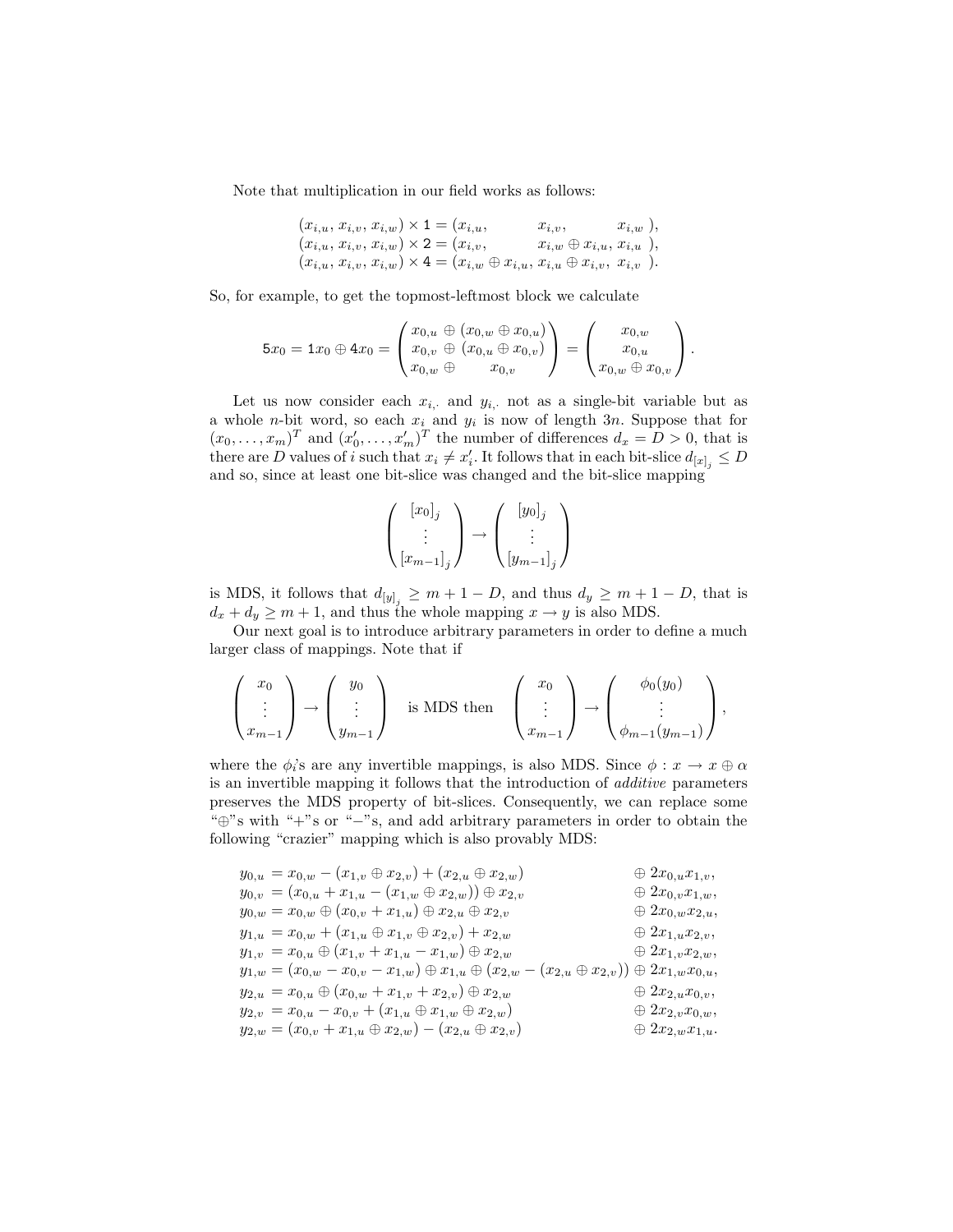This mapping allows us to intermix 3 S-boxes of  $3n$  bits each. It is possible to construct a similar mapping which allows us to intermix  $m$  S-boxes of  $ln$  bits each as long as  $2m \leq 2^l$ , since in this case  $\mathbb{F}_{2^l}$  contains  $2m$  different elements. In the above example  $m = l = 3$ , and so the block size is  $mln = 576$  bits for  $n = 64$ , and the size of each S-box is  $ln = 192$  bits. Although in some applications (e.g., hash functions or stream ciphers) this is not a limitation, in others (e.g., block ciphers) such long blocks can be a problem. Note that for embedded low-end devices  $n = 8$  and so the above example is too small  $(mln = 72$  and  $ln = 24)$ , but if we use larger parameters, such as  $l = 4$  and  $m \leq 8$  in a 128-bit block cipher, we can intermix, for example, the outputs of four 32-bit S-boxes by an MDS mapping.

## 4 Simpler mappings which are almost MDS

The constructions in the previous section were somewhat complicated and did not have ideal parameter sizes (even if we take into account a slight improvement described in the appendix). The source of the problem was that a non-trivial linear mapping cannot be MDS modulo 2 and thus it is provably impossible to have  $l = 1$  and  $m > 1$ . Fortunately, we can use much simpler functions which are almost MDS, and which are almost as useful as actual MDS functions in cryptographic applications.

Define a mapping as an *almost MDS mapping* if  $d_x + d_y \geq m$ . Such a diffusion layer guarantees that at least m (instead of  $m + 1$ ) S-boxes are active in any pair of consecutive layers in a substitution permutation network, and thus in many block cipher designs they provide almost the same upper bound on the probability of the cipher's differential and linear characteristics.

Let us construct an almost MDS mapping with conveniently sized parameters. As usual we start with a skeleton of the bit-slices. In this case we use the simple skeleton:

$$
\begin{pmatrix} y_0 \\ y_1 \\ y_2 \\ y_3 \end{pmatrix} = \begin{pmatrix} 0 & 1 & 1 & 1 \\ 1 & 0 & 1 & 1 \\ 1 & 1 & 0 & 1 \\ 1 & 1 & 1 & 0 \end{pmatrix} \times \begin{pmatrix} x_0 \\ x_1 \\ x_2 \\ x_3 \end{pmatrix} + \begin{pmatrix} \alpha_0 \\ \alpha_1 \\ \alpha_2 \\ \alpha_3 \end{pmatrix},
$$

where the  $\alpha_i$  are arbitrary constants. It is easy to check that  $d_x + d_y \geq 4$ . Using this skeleton and replacing the constants  $\alpha_i$  by simple parameters we can construct, for example, the following non-linear almost MDS mapping:

$$
y_0 = x_1 + (x_2 \oplus x_3)(2x_0 + 1),
$$
  
\n
$$
y_1 = x_2 + (x_3 \oplus x_0)(2x_1 + 1),
$$
  
\n
$$
y_2 = x_3 + (x_0 \oplus x_1)(2x_2 + 1),
$$
  
\n
$$
y_3 = x_0 + (x_1 \oplus x_2)(2x_3 + 1).
$$

This mapping can diffuse the outputs of four S-boxes of arbitrary sizes (e.g., 32 bit to 32-bit computed S-boxes in a 128-bit block cipher) in a way that guarantees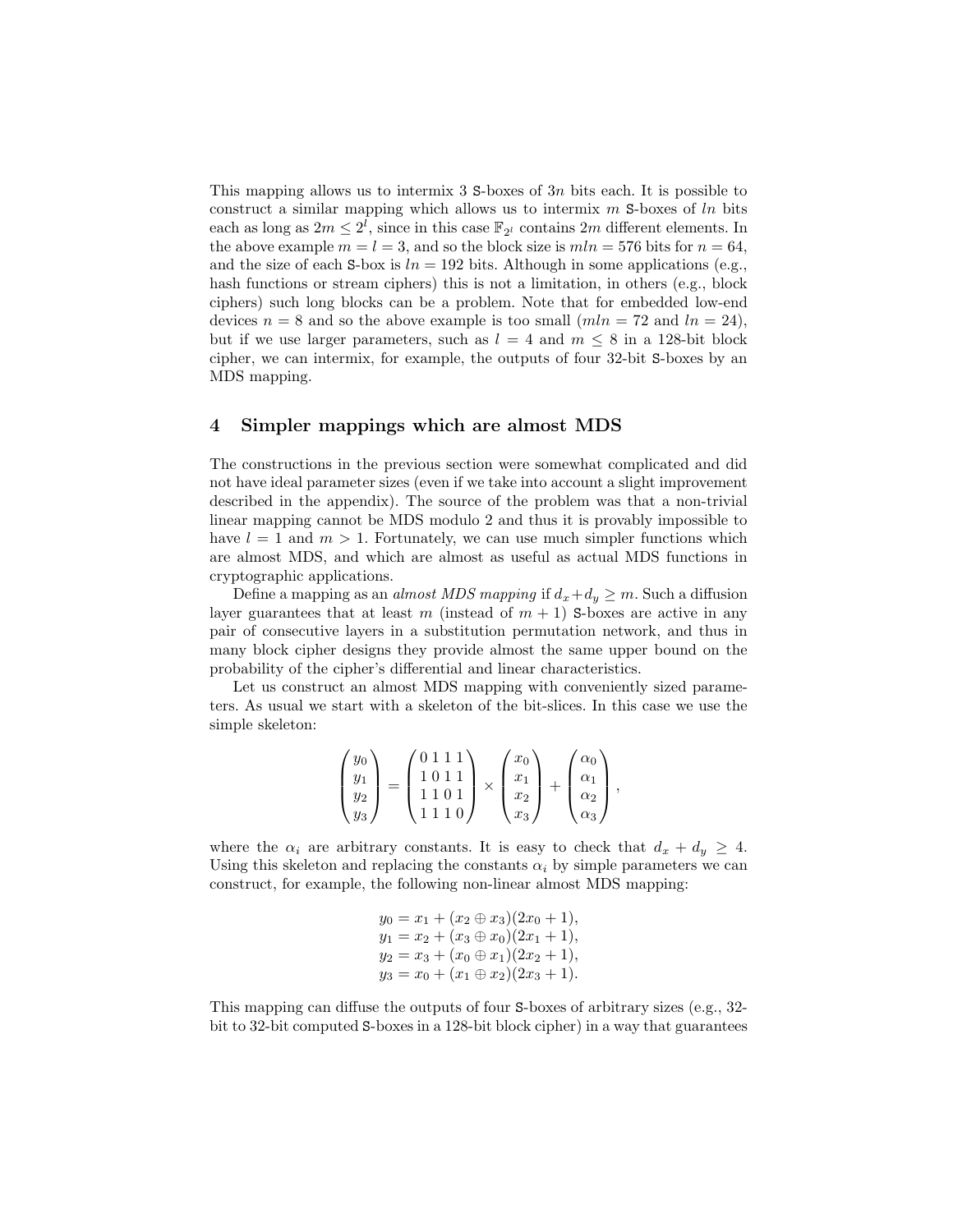that at least 4 S-boxes are active in any pair of consecutive layers. A similar construction can be used to diffuse a higher number of smaller (computed or stored) S-boxes in other designs.

An interesting application of this mapping is to enhance the security of SHA-1 against the recently announced collision attacks. The first step in SHA-1 is to linearly expand the 16 input words into 80 output words. The linearity of this process makes it easy to search for low Hamming weight differential patterns in the output words without committing to actual input values. We propose to replace the linear expansion by the following process: Arrange the 16 input words in a  $4 \times 4$  array, and alternately apply our 4-word nonlinear mapping to its rows and columns. This is similar to the AES encryption process, but without keys and S-boxes, and using 32-bit words rather than bytes as array elements. Each application produces a new batch of 16 output words, and thus two row mixings and two column mixings suffice to expand the 16 input words into 80 output words. To enhance the mixing of the weak LSBs in T-functions, we propose to cyclically rotate each generated word by a variable number of bits. The nonlinearity of the mapping makes it difficult to predict the evolution of differential patterns, the MDS property provides lower bounds on their Hamming weights, and thus the modified SHA-1 offers greatly enhanced protection against the new attacks.

### 5 Self-synchronizing functions

In this section we propose several novel applications of T-functions which are based on the observation that the iterated application of a parameter slowly "forgets" its distant history in the same way that a triangular matrix with zeroes on the diagonal converges to the zero matrix when raised to a sufficiently high power. Let us start with the following definition:

**Definition 4 (SSF).** Let  $\{c^{(i)}\}_{i=0,...}$  and  $\{\hat{c}^{(i)}\}_{i=0,...}$  be two input sequences, let  $s^{(0)}$  and  $\hat{s}^{(0)}$  be two initial states, and let K be a common key. Assume that the function  $U$  is used to update the state based on the current input and the key:  $s^{(i+1)} = \mathcal{U}(s^{(i)}, c^{(i)}, K)$  and  $\hat{s}^{(i+1)} = \mathcal{U}(\hat{s}^{(i)}, \hat{c}^{(i)}, K)$ . The function U is called a self-synchronizing function  $(SSF)$  if equality of any k consecutive inputs implies the equality of the next state, where  $k$  is some integer:

 $c^{(i)} = \hat{c}^{(i)}, \quad \dots, \quad c^{(i+k-1)} = \hat{c}^{(i+k-1)} \quad \implies \quad s^{(i+k)} = \hat{s}^{(i+k)}.$ 

Let us now show why the T-function methodology is ideally suited to the construction of SSFs:

**Theorem 2.** Let the T-function  $\mathcal{U}(s, c, K)$  be a parameter with respect to the state s and an arbitrary function of the input c and the key  $K$ :

$$
[\mathcal{U}(s,c,K)]_i = f_i([s]_{0,\ldots,i-1}, [c]_{0,\ldots,n-1}, K),
$$

then U is an SSF.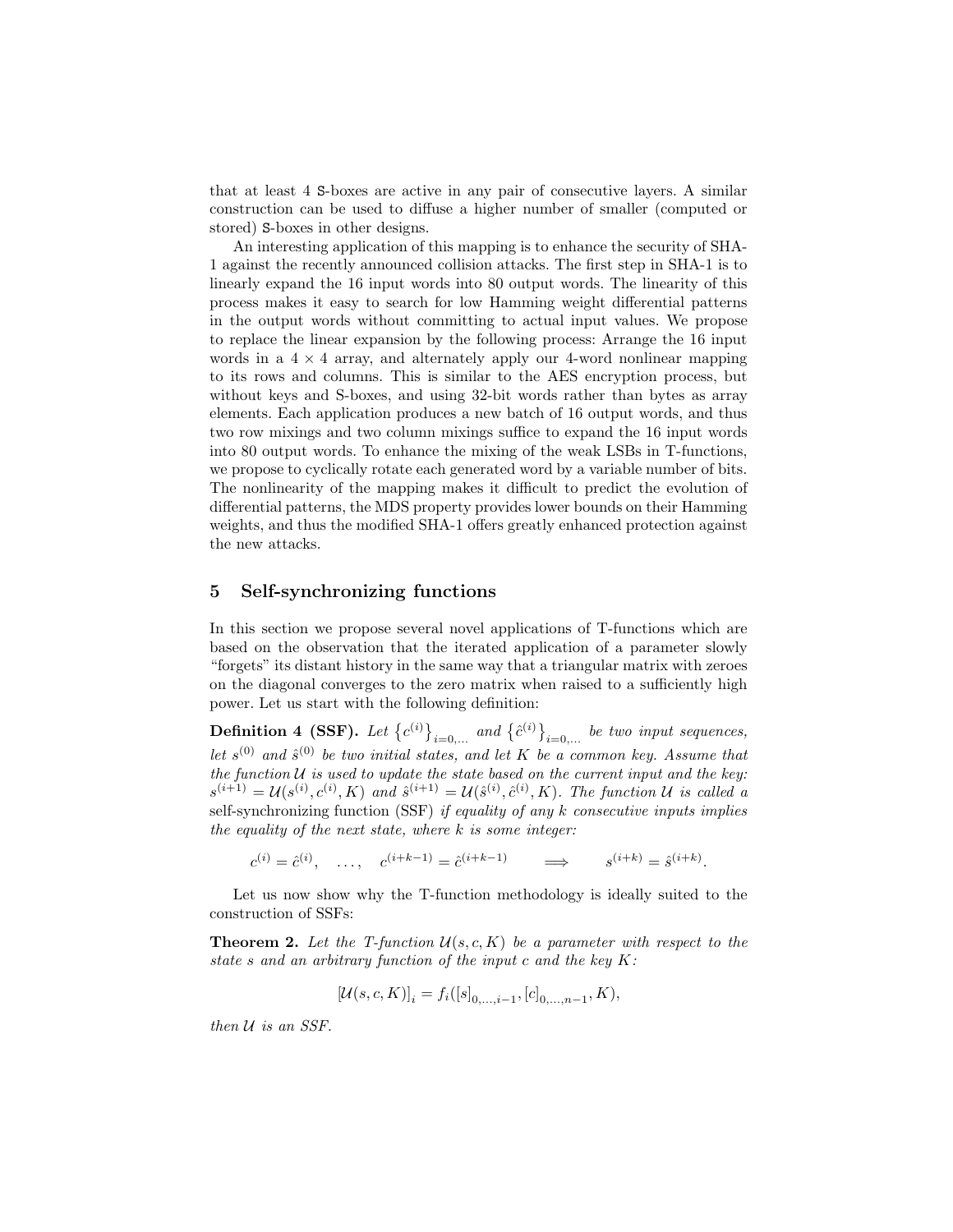*Proof.* To prove the theorem it is enough to note that bit number i of  $s^{(t)}$  can depend only on

$$
(\left[s^{(t-1)}\right]_{0,\dots,i-1},c^{(t-1)},K),
$$

that, in turn, can depend only on

$$
(\left[s^{(t-2)}\right]_{0,\ldots,i-2},c^{(t-1)},c^{(t-2)},K),
$$

. . . that, in turn, can depend only on

$$
(\left[s^{(t-i)}\right]_0, c^{(t-1)}, \dots, c^{(t-i)}, K),
$$

and, finally, this can depend only on

$$
(c^{(t-1)}, \ldots, c^{(t-i-1)}, K).
$$

So if all the calculations are done modulo  $2^n$ ,  $s^{(t)}$  can depend on  $c^{(t-1)}$ , ...,  $c^{(t-n)}$ , but cannot depend on any earlier input.

By using the parameters described in Figure 1 it is easy to construct a large variety of SSFs, for example,  $\mathcal{U}(s,c,K) = 2s \oplus cK$  or  $\mathcal{U}(s,c,K) = ((s \oplus K)^2 \vee$  $1) + c$ . In different applications it may be important to have different k values (representing the number of steps needed to resynchronize). Our constructions seem to be limited to  $k = n$  steps (using  $n^2$  input bits), where n is the word-size of the processor (usually,  $n = 32$  or  $n = 64$ ). However, it is easy to enlarge or shrink the size of the effective region by adjusting the size of c used in each iteration. For example, on a 64-bit processor the above construction has an effective region of size  $2^{12}$  bits, using one byte of c in each iteration we can reduce it down to  $2^9$ , or enlarge it up to  $2^{15}$  if we use eight 64-bit words at a time. Alternatively, to avoid performance penalties, we can use  $\mathcal{U}(s, c, K)$  which is a *multiple parameter* with respect to  $s$ :

$$
[\mathcal{U}(s,c,K)]_i = f_i([s]_{0,\ldots,i-p}, [c]_{0,\ldots,n-1}),
$$

where p is some integer. For such function  $s^{(t)}$  depends only on  $c^{(t-1)}, \ldots, c^{(t-\frac{n}{p})}$ . For example,  $\mathcal{U}(s, c, K) = ((s \uparrow 8) \oplus c) \times (c \vee 1)$ , where  $a \uparrow b$  denotes left shift of *a* by *b* bit positions, depends only on eight  $(\frac{64}{8} = 8)$  previous *c*'s.

SSFs have many applications including cryptography, fast methods for bringing remote files into sync, finding duplications on the web, et cetera. Let us now describe those applications in more detail.

Self-synchronizing stream ciphers allow parties to continue their communication even if they temporarily lose synchronization: after processing k additional ciphertexts the receiver automatically resynchronizes it state with the sender. The standard way to achieve this is to create a state which is the concatenation of the last k ciphertext symbols, and to compute the next pseudo random value as the keyed hash of this state. However, in stream cipher construction speed is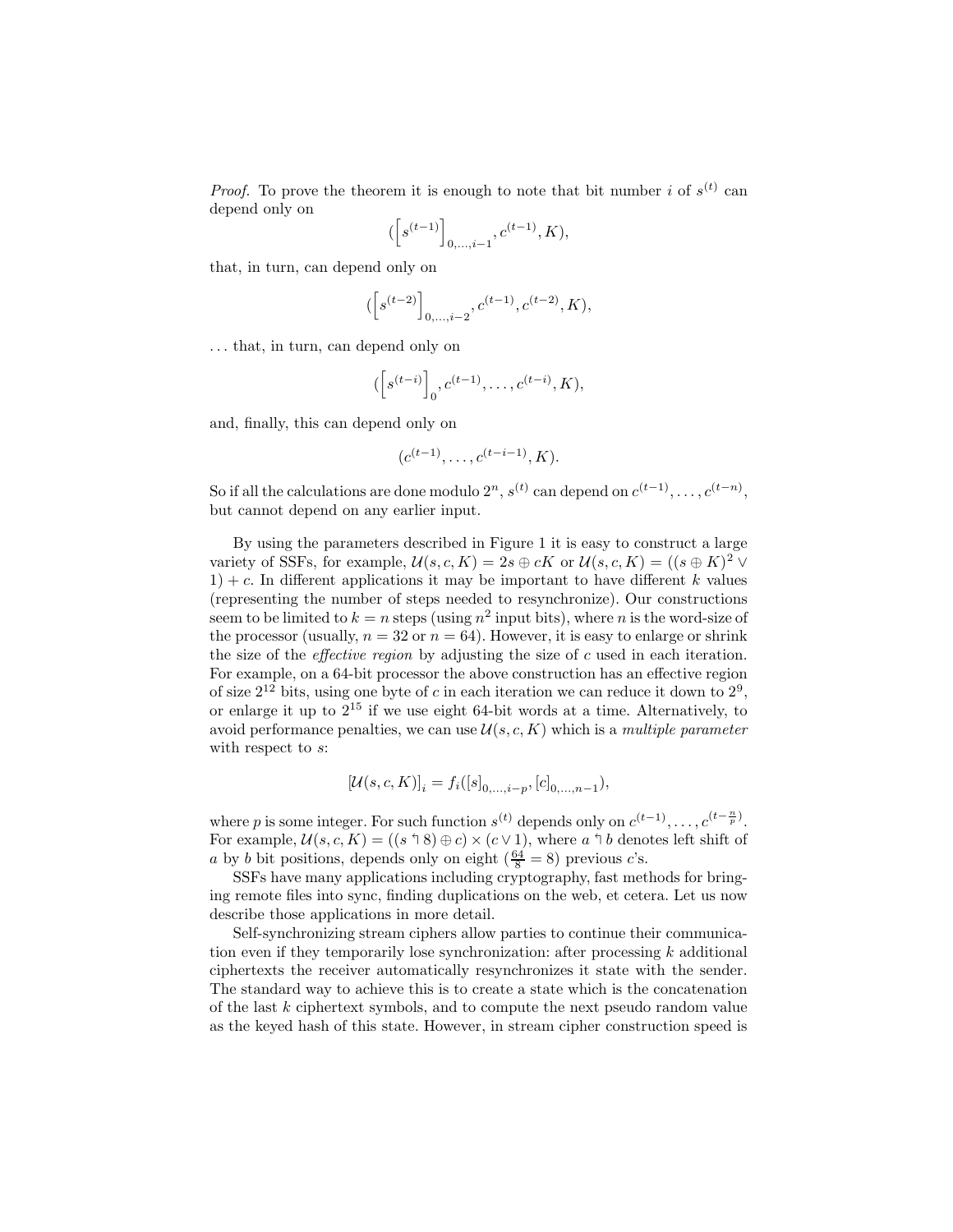extremely important, and thus the active maintenance of such a concatenation (adding the newest input, deleting the oldest input, and shifting the other inputs) wastes precious cycles. In addition, the opponent always knows and can sometimes manipulate this state, and thus the hash function has to be relatively strong (and thus relatively slow) in order to withstand cryptanalysis. We propose to combine the state maintenance and the hash operation (and thus eliminate the computational overhead of the state maintenance) by applying a mapping which is a parameter with respect to the state and an arbitrary function with respect to the ciphertext and secret key. This keeps the current state secret, and allows us to use a potentially weaker hash function to produce the next output. More formally, let  ${p^{(i)}}_{i=0,\ldots}$  denote the plaintext, K denote the secret key,  $\{s^{(i)}\}_{i=0,\ldots}$  denote the internal state, and  $\mathcal I$  denote the initialization function. The state is initially set to  $s^{(0)} = \mathcal{I}(K)$ , and then it evolves over time by an SSF update operation  $\mathcal{U}: s^{(i+1)} = \mathcal{U}(s^{(i)}, c^{(i)}, K)$ , where  $\{c^{(i)}\}_{i=0,\dots}$  denotes the ciphertext which is produced using an output function  $\mathcal{O}: c^{(i)} = p^{(i)} \oplus \mathcal{O}(s^{(i)}, K)$ .

The actual construction of a secure self-synchronizing stream cipher requires great care. Unlike PRNG, where the known-plaintext attack is usually the only one to be considered, there are many reasonable attacks on a self-synchronizing stream cipher:

- known plaintext attack,
- chosen plaintext attack,
- chosen ciphertext attack, and probably even
- related key attack.

To avoid some of these attacks, it is recommended to use a nonce in the initialization process to make sure that the opponent cannot restart the stream cipher in the same state.

In this paper we propose a general methodology for the construction of cryptographic primitives rather than fully specified schemes, but let us give one concrete example in order to demonstrate our ideas and encourage further research on the new approach. Let the state s consist of three 64-bit words:  $s = (s_0, s_1, s_2)^T$ . At each iteration, we would like to output a 64-bit pseudo random value which can be xored with the next plaintext to produce the next ciphertext. Since in the T-function–based constructions the LSBs are usually weaker than the MSBs, the proposed output function swaps the high and low halves:

$$
\mathcal{O}(s_0, s_1, s_2) = ((s_0 \oplus s_2 \oplus K_{\mathcal{O}}) \circlearrowleft 32) \times ((s_1 \oplus K_{\mathcal{O}}') \circlearrowleft 32) \vee 1),
$$

where  $a \circ b$  denotes circular left shift of a by b bit positions. The state is updated by the following function:

$$
\begin{pmatrix} s_0 \\ s_1 \\ s_2 \end{pmatrix} \rightarrow \begin{pmatrix} (((s'_1 \oplus s'_2) \vee 1) \oplus K_0)^2 \\ (((s'_0 \oplus s'_2) \vee 1) \oplus K_1)^2 \\ (((s'_0 \oplus s'_1) \vee 1) \oplus K_2)^2 \end{pmatrix},
$$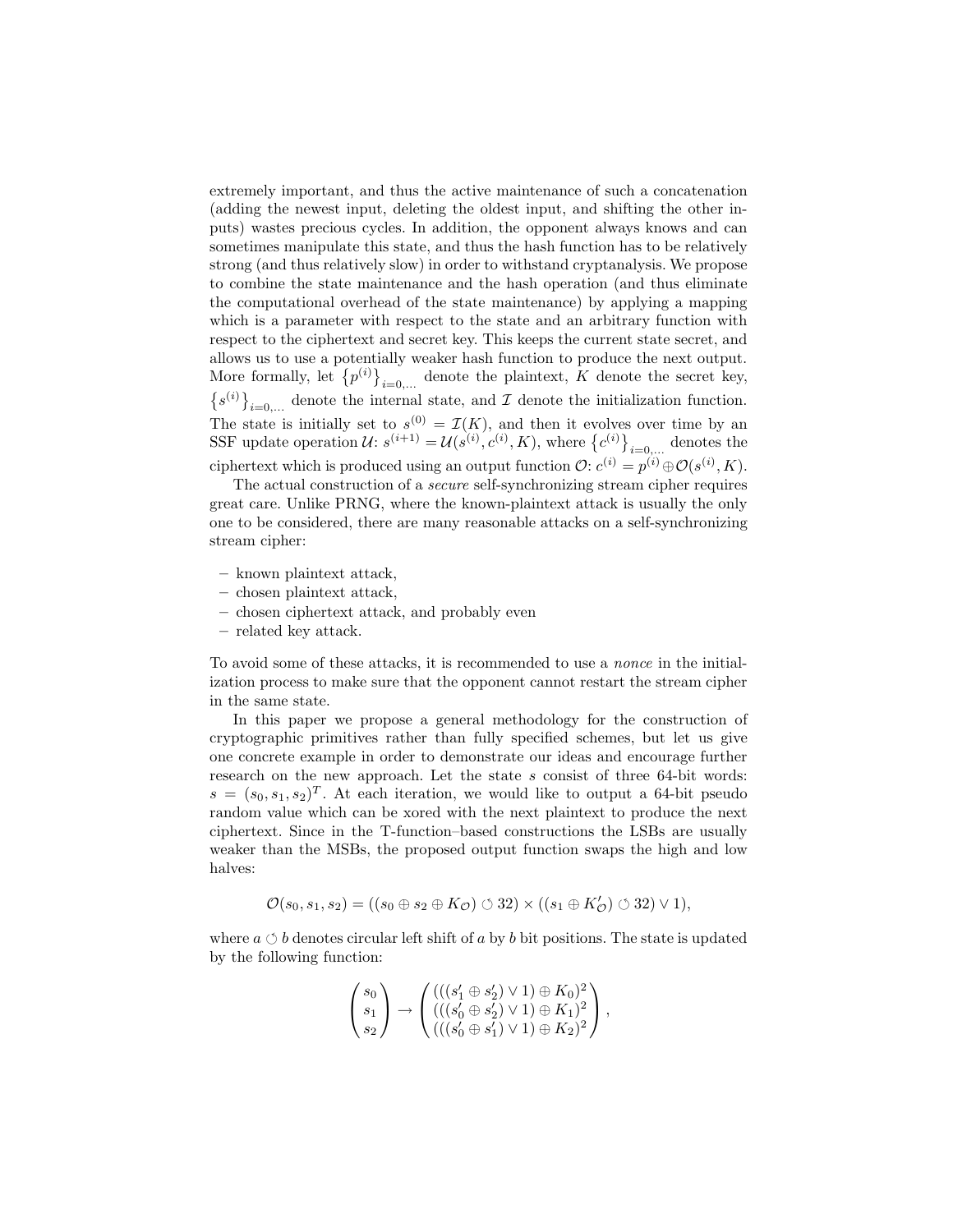where  $s'_0 = s_0 + c$ ,  $s'_1 = s_1 - (c \circ 21)$ , and  $s'_2 = s_2 \oplus (c \circ 21)$ . The best attack we are aware of against this particular example requires  $O(2^{96})$  time.

Let us now consider some non-cryptographic applications of self-synchronizing functions. Suppose that we want to update a file on one machine (receiver) to be identical to a similar file on another machine (sender) and we assume that the two machines are connected by a low-bandwidth high-latency bidirectional communications link. The simplest solution is to break the file into blocks, and to send across the hashed value of each block in order to identify (and then correct) mismatches. However, if one of the two files has a single missing (or added) character, then all the blocks from that point onwards will have different hash values due to framing errors. The *rsync* algorithm [8] allows two parties to find and recover from such framing errors by asking one party to send the hash values of all the non-overlapping k-symbol blocks, and asking the other party to compare them to the locally computed hash values of all the possible k-symbol blocks (at any offset, not just at locations which are multiples of  $k$ ). To get the fastest possible speed in such a comparison, we can again eliminate the block maintenance overhead by using a single pass SSF computation which repeatedly updates its internal state with the next character and compares the result to the hash values received from the other party. Such an incremental hash computation can overcome framing errors by automatically forgetting its distant history.

Self-synchronizing functions are also useful in "fuzzy" string matching applications, in which we would like to determine if two documents are sufficiently similar, even though they can have a relatively large edit distance (of changed, added, deleted or rearranged words). Computing the edit distance between two documents is very expensive, and finding a pair of similar documents in a large collection is even harder. To overcome this difficulty, Broder et al. [2] introduced the following notion of resemblance of two documents A and B:

$$
r(A, B) = \frac{|S(A) \cap S(B)|}{|S(A) \cup S(B)|},
$$

where  $S(\cdot)$  denotes the set of all the overlapping word k-grams (called *shingles*) of a document, and  $|\cdot|$  denotes the size of a set. It was suggested [2] that a good estimate of this resemblance can be obtained by computing the set of hash values of all the shingles in each document, reducing each set into a small number of representative values (such as the hash values which are closest to several dozen particular target values), and then computing the similarity expression above for just the representative values. Since each document can be independently summarized, we get a linear rather than a quadratic algorithm for finding similar pairs of documents in a large collection. In web applications, this makes it possible to analyze the structure of the web, to reduce the size of its cached copies, to find popular documents, or to identify copyright violations.

Notice that the notion of the adversary in the non-cryptographic applications of SSFs is rather limited, and thus we are not bothered by some of the inherent limitations of any such similarity checking procedure for web documents. For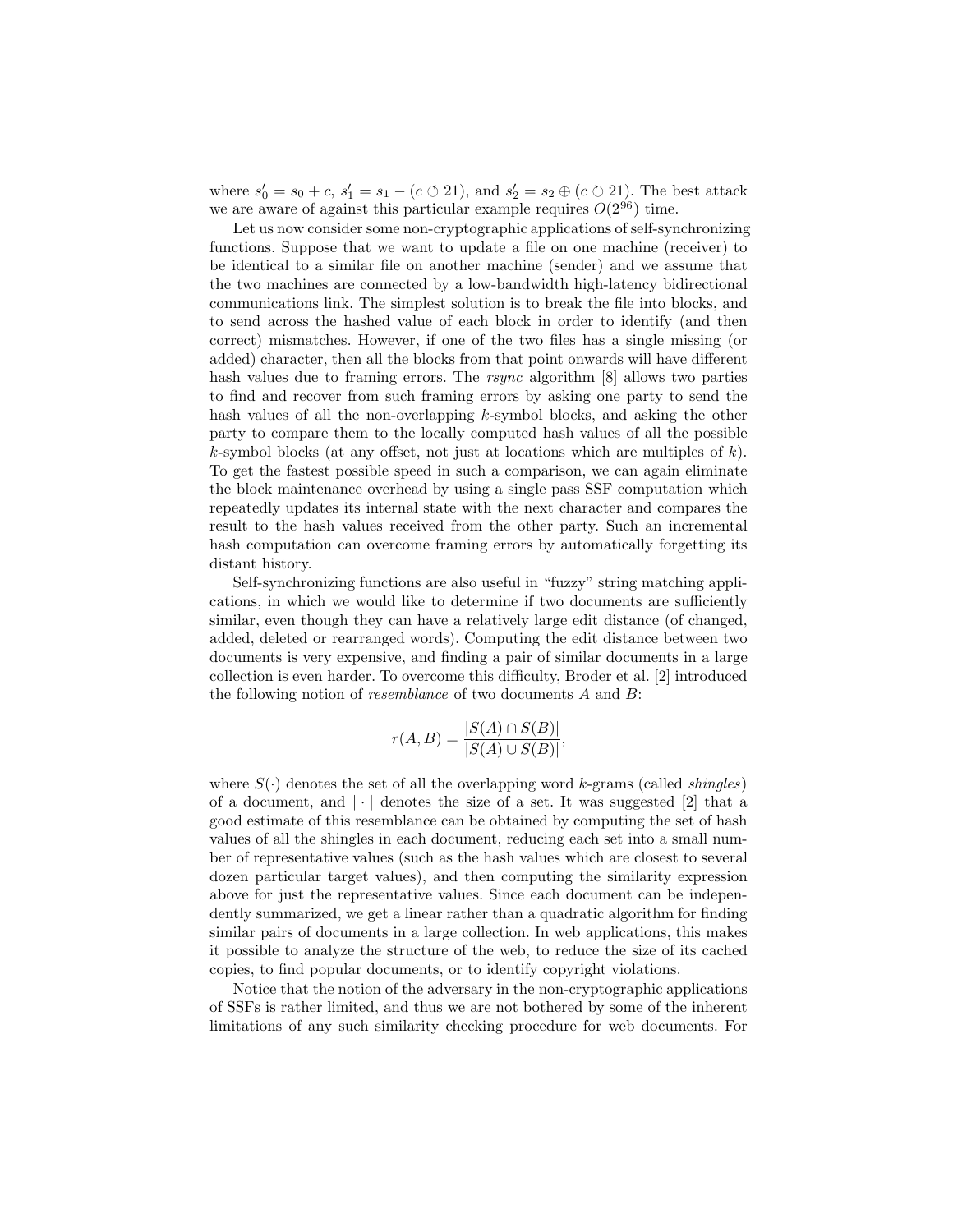example, there are many ways to trick a web crawler into "thinking" that your arbitrary document is similar to a totally different document, or that very similar documents are quite different. The techniques range from checking the IP address of the tester (returning to the crawler a different page than to other users), to creating web pages in such a way that after the execution of JavaScript it displays the text on the screen in a completely different way than the raw text which is "seen" by a crawler. Thus it seems that we should not over-design the application to withstand sophisticated attacks against it, and just make sure that the hashed values are random looking and reasonably unpredictable when we use a secret key  $K$  in the initialization and state update functions.

### References

- 1. E. Biham and A. Shamir, "Differential Cryptanalysis of DES-like Cryptosystems," CRYPTO 1990.
- 2. A. Broder, S. Glassman, M. Manasse, and G. Zweig, "Syntactic Clustering of the Web." Available from
- http://decweb.ethz.ch/WWW6/Technical/Paper205/Paper205.html
- 3. J. Daemen, V. Rijmen, "AES Proposal: Rijndael," version 2, 1999.
- 4. A. Klimov and A. Shamir, "A New Class of Invertible Mappings," Workshop on Cryptographic Hardware and Embedded Systems (CHES), 2002.
- 5. A. Klimov and A. Shamir, "Cryptographic Applications of T-functions," Selected Areas in Cryptography (SAC), 2003.
- 6. A. Klimov and A. Shamir, "New Cryptographic Primitives Based on Multiword T-functions," Fast Software Encryption Workshop (FSE), 2004.
- 7. M. Matsui, "Linear Cryptanalysis Method for DES Cipher," EUROCRYPT 1993.
- 8. A. Tridgell and P. Mackerras, "The rsync algorithm." Available from http://rsync.samba.org/tech\_report/

#### Smaller MDS mappings

In Section 3 we considered MDS mappings which allow us to intermix  $m$  Sboxes of ln bits each as long as  $2m \leq 2^l$ . In order to study if this inequality is an essential condition or just an artifact of that skeleton construction method let us first consider the following question: is it possible to construct an MDS T-function such that  $l = 1$  and  $m > 1$ . The following reasoning shows that it is impossible. Suppose that we constructed such an MDS T-function  $\theta$ . Let

$$
x = (0, 0, 0, \ldots, 0)^T, \n x' = (2^{n-1}, 0, 0, \ldots, 0)^T, \n x'' = (0, 2^{n-1}, 0, \ldots, 0)^T,
$$

and  $\theta$  maps them into y, y', and y'' respectively. Since  $x = x' = x'' \pmod{2^{n-1}}$ and  $\theta$  is a T-function it follows that  $y = y' = y'' \pmod{2^{n-1}}$ . So the only difference between y, y', and y'' is in the most significant bit. Our mapping  $\theta$  is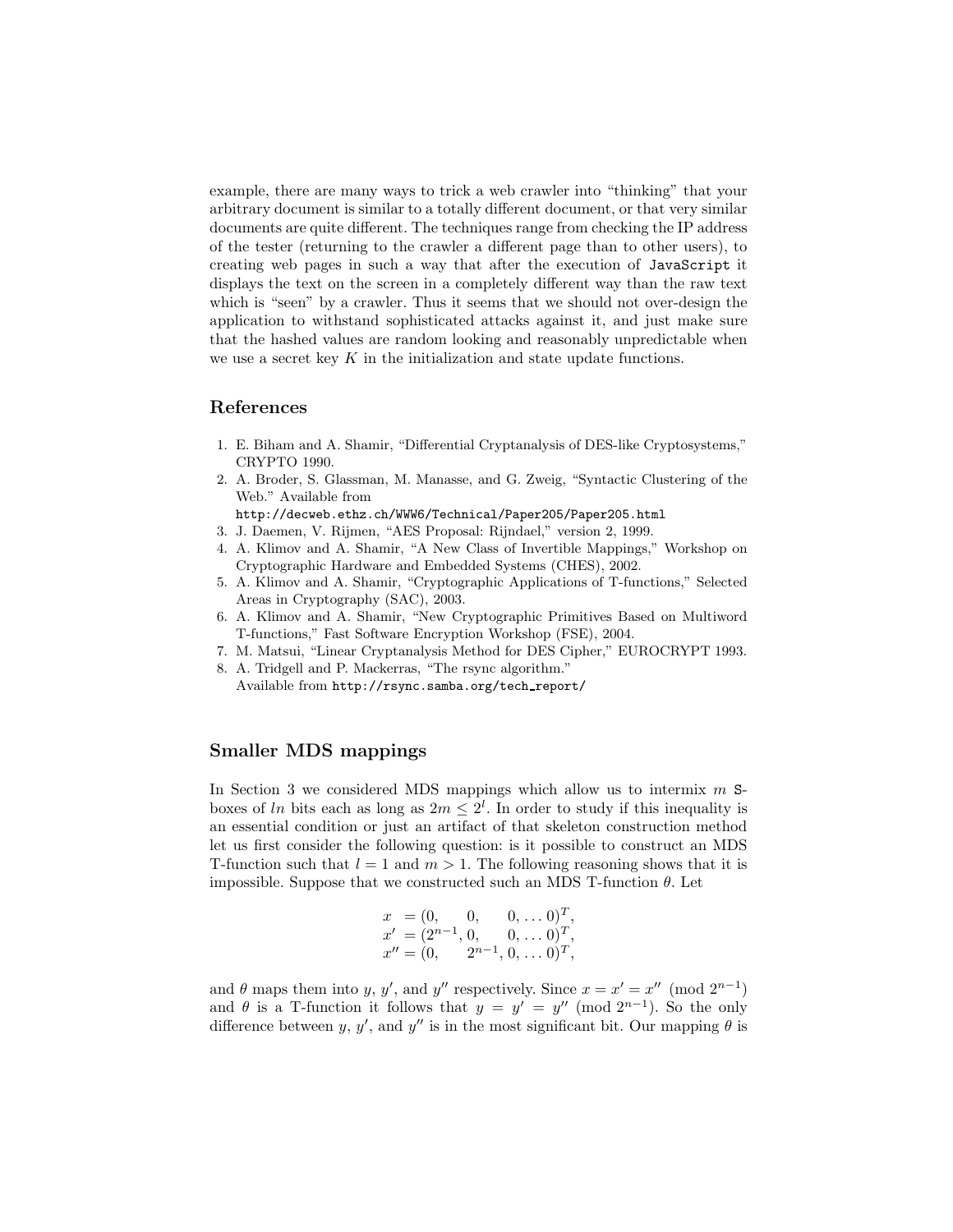an MDS and  $d_{x,x'} = 1$  so  $d_{y,y'} \ge m$  and thus the most significant bit in  $y_i'$  is the inverse of  $y_i$ :

$$
\forall i, [y'_i]_{m-1} = \overline{[y_i]_{m-1}}.
$$

For the same reason

 $\forall i, [y''_i]_{m-1} = \overline{[y_i]_{m-1}},$ 

and so  $y' = y''$  which is a contradiction because any MDS mapping has to be invertible.

Although the algorithm which uses finite field arithmetic does not allow us to construct a mapping intermixing three S-boxes such that each one of them consists of fewer than three words  $(m = 3 \text{ and } l < 3)$ , it is possible to construct such a mapping using a different algorithm. Since we already know that the case of  $m = 3$  and  $l = 1$  is impossible let us try to construct an MDS mapping with  $m = 3$  and  $l = 2$ . To do it we need a skeleton for bit-slices that is an MDS mapping

$$
\psi: \mathbb{B}^2 \times \mathbb{B}^2 \times \mathbb{B}^2 \to \mathbb{B}^2 \times \mathbb{B}^2 \times \mathbb{B}^2.
$$

Using a computer search we found the following mapping:<sup>4</sup>

```
00\star\,\rightarrow\,000\,\,111\,\,222\,\,333\quad \,01\star\,\rightarrow\,123\,\,032\,\,301\,\,210\quad \,02\star\,\rightarrow\,231\,\,320\,\,013\,\,102\quad \,03\star\,\rightarrow\,312\,\,203\,\,130\,\,02110\star \to 132 023 310 201 11\star \to 011 100 233 322 12\star \to 303 212 121 030 13\star \to 220 331 002 113
20\star \to 213 302 031 120 21\star \to 330 221 112 003 22\star \to 022 133 200 311 23\star \to 101 010 323 232
30\star \rightarrow 321\,230\,103\,012 31\star \rightarrow 202\,313\,020\,131 32\star \rightarrow 110\,001\,332\,223 33\star \rightarrow 033\,122\,211\,300
```
Interestingly, this mapping is linear:

$$
\begin{pmatrix} x_{0,u} \\ x_{0,v} \\ x_{1,u} \\ x_{1,v} \\ x_{2,u} \\ x_{2,v} \end{pmatrix} \rightarrow \begin{pmatrix} 1 & 0 & 1 & 0 & 1 & 0 \\ 0 & 1 & 0 & 1 & 0 & 1 \\ 0 & 1 & 1 & 1 & 1 & 0 \\ 1 & 1 & 1 & 0 & 0 & 1 \\ 1 & 1 & 0 & 0 & 1 & 1 \\ 1 & 0 & 1 & 1 & 0 & 1 \end{pmatrix} \begin{pmatrix} x_{0,u} \\ x_{0,v} \\ x_{1,u} \\ x_{1,v} \\ x_{2,u} \\ x_{2,v} \end{pmatrix}
$$

.

Using it as a skeleton we can construct, for example, the following "crazy" mapping:

$$
\begin{pmatrix} x_{0,u} \\ x_{0,v} \\ x_{1,u} \\ x_{1,v} \\ x_{2,u} \\ x_{2,v} \end{pmatrix} \rightarrow \begin{pmatrix} x_{0,u} + (x_{1,u} \oplus x_{2,u}) (2x_{0,v}x_{1,v} + 1) \\ x_{0,v} - x_{1,v} + x_{2,v} \oplus ((x_{0,u} \oplus x_{1,u})^2 \vee 1) \\ (x_{0,v} \oplus x_{1,u}) (2x_{0,v}x_{2,v} - 1) - x_{1,v} + x_{2,u} \\ (x_{0,u} + x_{0,v}) \oplus (x_{1,u} - x_{2,v}) ((x_{1,v} \oplus x_{2,u})^2 \vee 1) \\ (x_{0,u} - x_{0,v}) (2x_{1,u}x_{2,v} + 1) + x_{1,v} \oplus x_{2,u} \\ (x_{0,u} \oplus x_{1,u}) - (x_{1,v} \oplus x_{2,v}) + ((x_{0,v} \oplus x_{2,u})^2 \vee 1) \end{pmatrix}.
$$

 $\overline{4}$  This notation means that

$$
(x_0 = 0, x_1 = 0, x_2 = 0)
$$
  $\mapsto$   $(y_0 = 0, y_1 = 0, y_2 = 0),$   
\n $\vdots$   
\n $(x_0 = 3, x_1 = 3, x_2 = 3)$   $\mapsto$   $(y_0 = 3, y_1 = 0, y_2 = 0).$